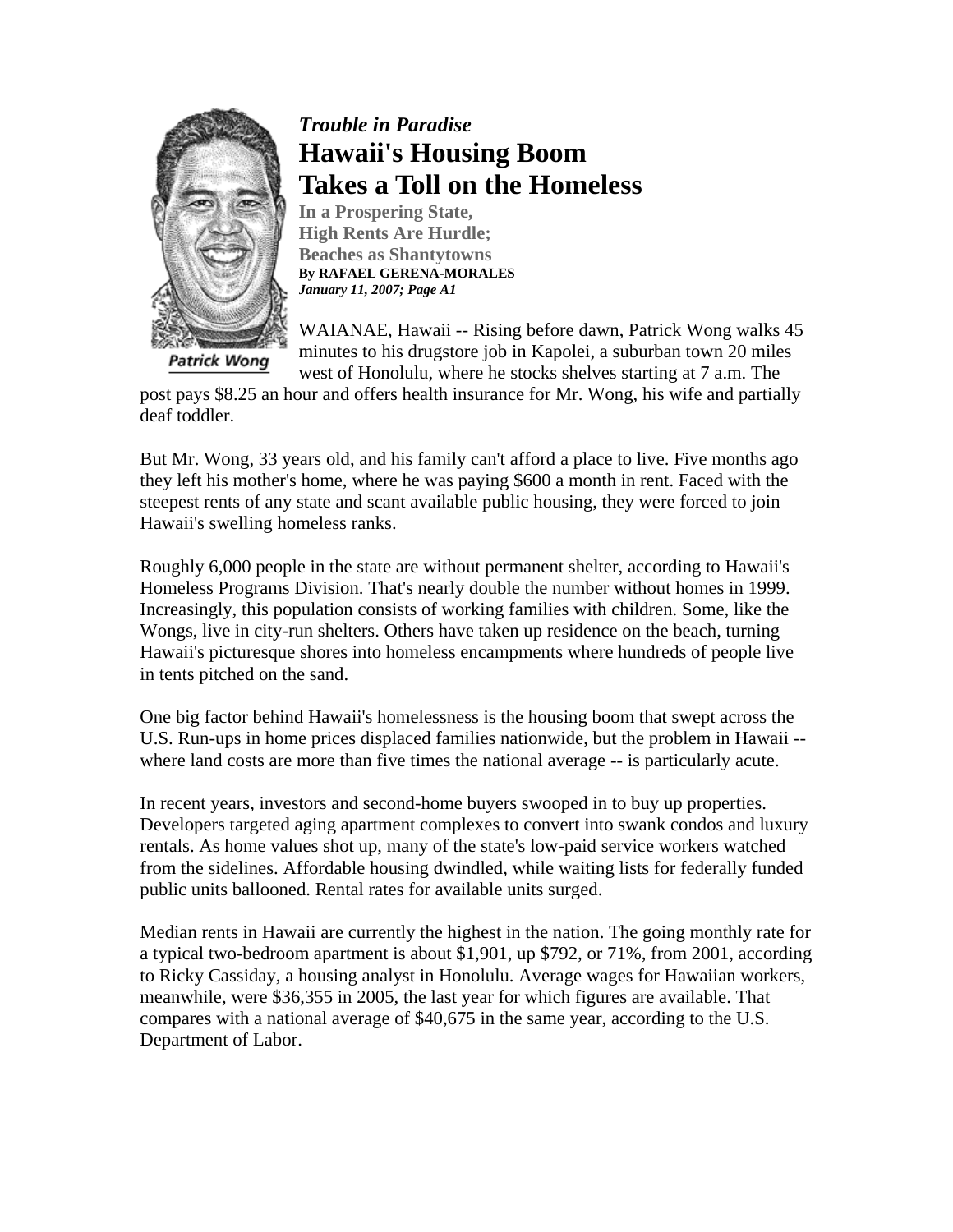

#### SEE A PHOTO SLIDESHOW (



Rafael Gerena-Morales Many of Hawaii's homeless have taken up residence on the beach on the west coast of Oahu.

"For many of the working poor, the housing boom has passed them by," said Jared Bernstein, a senior economist at the Economic Policy Institute. "They've missed a critical opportunity to begin building housing wealth."

Hawaii's homelessness rate is cresting as other states are finding more ways to help displaced residents. In recent years, many cities, including New York, San Francisco and Portland, Ore., have sharply reduced their chronically homeless populations -- people who live on the street for one year or more - by offering subsidized housing with an array

of social and health services. Hawaii officials say they are studying similar approaches.

Overall, an estimated 744,313 people were homeless in the U.S. in January 2005, according to a report released yesterday by the National Alliance to End Homelessness, an advocacy group based in Washington, D.C. The study showed that states with high rates of homelessness included Hawaii, California, Nevada and Alaska. (See related  $\ar{ticle}^2$ .)

Hawaii's economy is robust. In 2005, the hot real-estate market, coupled with record tourism business, helped Hawaii rank as the ninth strongest state economy, measured by annual GDP growth, which was 5.3%. That was a sharp turnaround from 1997 to 2004 when annual GDP growth averaged just 1.4%. Hawaii also has the nation's lowest unemployment rate, at 2.3% in November compared with the 4.5% national average in the same month.

## **Economic Threat**

But the homelessness problem looms as an economic threat. Hawaii, whose current population is about 1.3 million, needs affordable housing to attract and retain service workers amid a tight labor market. The beach encampments also hurt Hawaii's postcard image as a top vacation destination. Hawaii's Tourism Authority says it has received some comments from visitors who said they felt uncomfortable seeing homeless people in parks or at the beaches. Last summer Gov. Linda Lingle declared an emergency situation on the west coast of Oahu, citing the public-health threat of human waste on the beaches.

### HIGH-PRICED PARADISE

- <sup>3</sup> <mark>See charts<sup>4</sup> on Hawaii's economy and housing prices.</mark>
- **Plus, more about**<sup>5</sup> the report by the National Alliance to End Homelessness.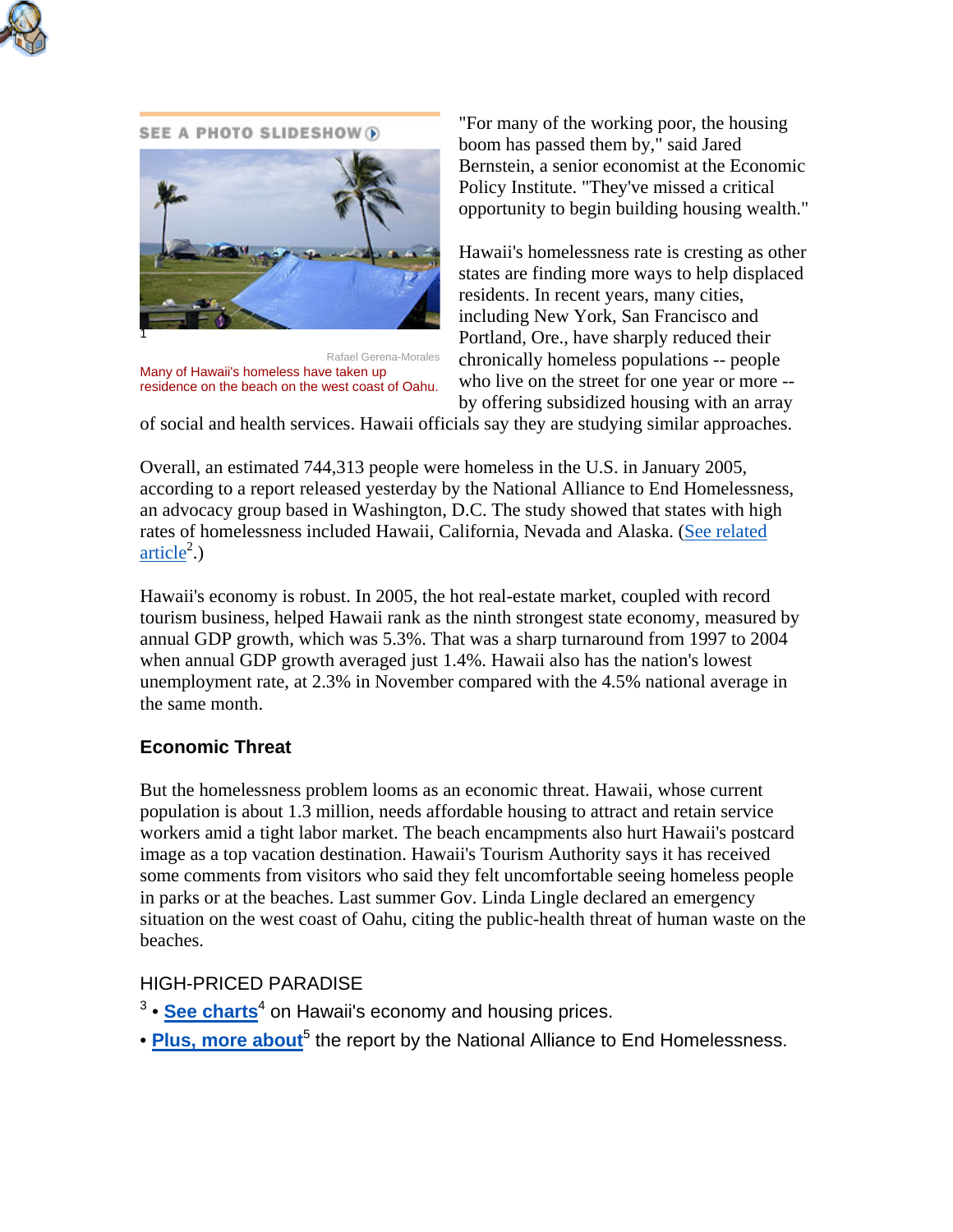Mismanagement of the state's limited public-housing stock has aggravated the situation. Hawaii has about 6,230 government-subsidized units. The state has complained that it lacks the resources to keep existing structures in good repair. In Honolulu, wood planks cover the windows of some vacant apartments. In all, roughly 700, or 11%, of the units are vacant, with almost half of those waiting to be renovated or demolished, according to the governor's office.

"We're focused on turning around vacant units and getting them operating so that we can house more people," says Pamela Dodson, an executive assistant at the Hawaii Public Housing Authority.

Linda Smith, the governor's senior policy adviser, says public-housing units fell into disrepair because federal housing subsidies declined as costs to operate the apartments were increasing. Initiatives to build other affordable rental units fell through, she says, after Hawaii's state legislature took \$212 million partly earmarked for low-interest construction loans and used the funds to pay other expenses, including salary increases for state workers.

In 2004, the U.S. Department of Housing and Urban Development, which oversees public-housing agencies nationwide, placed Hawaii's public-housing agency on its "troubled" list. It ordered the agency to overhaul its management practices. A year later, HUD removed Hawaii's housing agency from the list as it reduced 120 concerns to 10 that still needed improvement, including repairing apartments faster.

## **Barriers Remain**

Even as the housing market here cools, barriers to affordable housing remain. Hawaii's unionized construction workers have kept the sector's wages high relative to other states. Transportation costs are steep since building materials must be imported into Hawaii and ferried between its islands. The state also has many sacred burial grounds and endangered species and plants that can slow or halt projects, developers say. The result: Building low-cost rental units "is like climbing Mount Everest," says Stanford Carr, president of Stanford Carr Development, a Honolulu-based builder.

Nearly 16,000 people are on the state's public-housing waiting list, which typically turns over every three to six years. The waiting time is one to two years for some housing candidates, including homeless families living in shelters. Currently, 4,000 people have also applied for federal housing vouchers that subsidize private-sector apartment rents. The voucher waiting list was recently reopened after being closed for several years. It generally takes people three to five years to get such vouchers.

So far, the state has largely focused its relief efforts on the island of Oahu, whose homeless population of roughly 3,500 is Hawaii's biggest. Last year, officials opened three shelters on the island that serve about 650 homeless people. A 300-person shelter that will offer job training and social services is slated to open next month. Also, about 1,215 affordable rental apartments are under development and are set to be completed by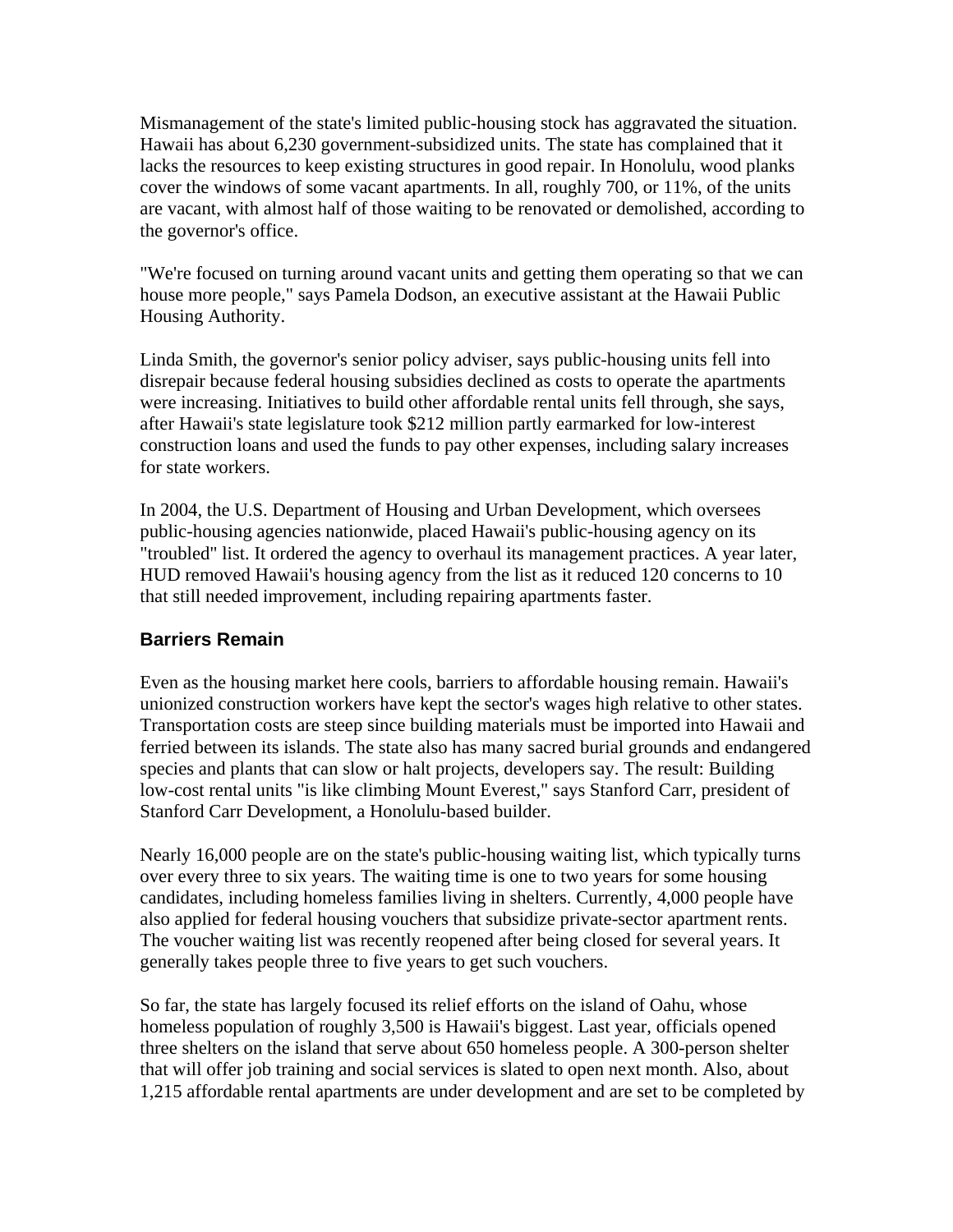2009, according to the governor's office. State agencies are tapping tax revenues from house sales and other sources to provide developers with low-interest loans to build these projects.

Recently completed transitional housing includes an emergency shelter, opened in October, that houses 215 people in Kapolei. About half of the residents are children who had lived with their parents in tents on the beach along Oahu's west coast, also known as the Leeward Coast.

## **Tents on the Beach**

Kathi Culla, 40, lives with her boyfriend and two young daughters on a Leeward Coast beach. The unemployed couple pitched tents that shelter their mattresses and cooler, which recently stored Kool-Aid juice drinks and root-beer soda cans. A nearby wood shack provides privacy for a portable toilet and a hanging garden hose that serves as a shower head.

Their tents are illuminated at night by a string of auto tail lights -- resembling Christmastree bulbs -- that are connected through jumper cables to an old car battery. "Nobody pays attention to us out here," Ms. Culla says.

In early 2006, Patrick Wong and his family still had a place to live. They were staying at his parent's three-bedroom home in Waianae, a poor city on Oahu's west coast, where he paid \$600 in monthly rent. But Mr. Wong says his mother asked him to leave in August after they had a falling out. Friends couldn't accommodate the family, so they spent a little more than two months living in a tent on the beach before moving to a shelter.

Mr. Wong says he tries to forget about his problems by working hard at his job, where he drives a forklift and stocks shelves with rice, noodles, candy and canned goods. In November, while carrying two 35-pound boxes of Campbell's tomato soup on his shoulders, his back "kind of popped," recalls Mr. Wong. He says he ignored a doctor's advice to rest for a month so that his slipped disk could heal.

So far, Mr. Wong has saved one-third of the \$3,000 he hopes to someday put toward a security deposit and rent. Even though market rates are still beyond his budget, Mr. Wong says he'll work harder to end his family's homelessness, "even if it kills me."

Kasty Kosam is another full-time worker whose family is homeless. Mr. Kosam, 38, his wife and teenage son had to leave their one-bedroom apartment in April 2005, he says, after he fell two months behind on the \$600 monthly rent. Mr. Kosam, who earns \$8-anhour driving a truck that delivers vegetables to hotels and restaurants, moved his family to his parent's one-bedroom apartment in the Kalihi section of Honolulu. But they left three months later because other relatives overcrowded the apartment, which now shelters 10 people.